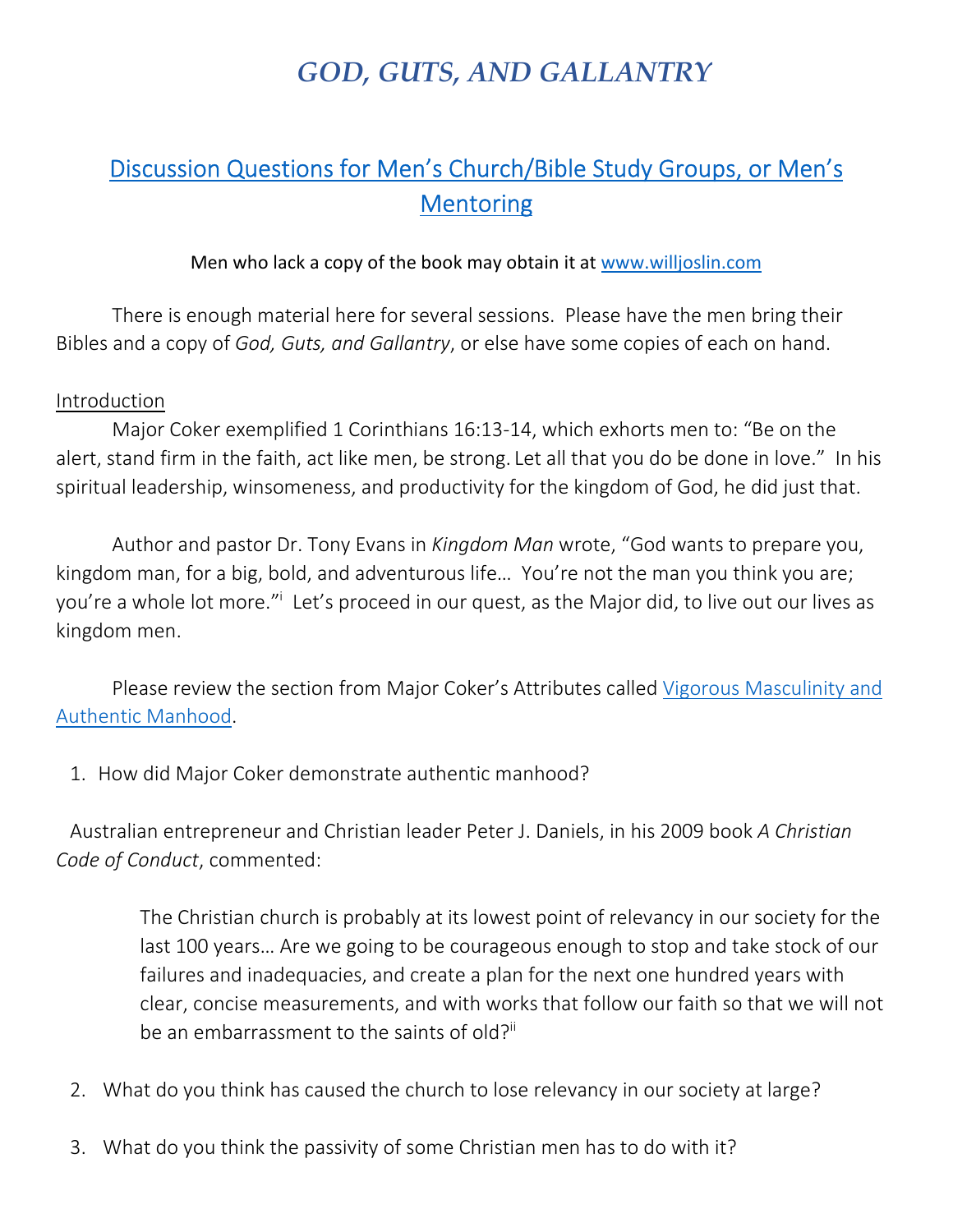God gave man the privilege and the duty of ruling over the earth as His representative (read Genesis 1:26). This privilege carries a great responsibility to rule wisely and not abusively. One area of exercising dominion over the earth is at work.

- 4. Do you think most Christian men today earn respect for the Christian faith in the marketplace because they show genuine care for coworkers, vendors, and customers?
- 5. Do you think most Christian men carry themselves in the workplace with good attitudes, excellent ethics, and capable skills, as Major Coker did?
- 6. If not, how can we live out our relationship with Christ in such a way that we have a brighter witness for the God we represent?

Peter J. Daniels went on to say that Christians are often "used as employment fodder"iii because they work in companies without any ownership in the company and thus are unable to exert much influence over the business culture. Daniels urges Christians who are not influencing their companies to become very competent in their fields in order to gain as much credibility as possible.

For Christians who have the entrepreneurial knack, Peter Daniels urges them to think carefully about starting their own businesses, where they have a greater opportunity to spread the Word of God have a godly influence with employees, vendors, and customers, as Major Coker did.

- 7. If business ownership appeals to you, could you go ahead and develop a sound plan? If you implement it, how would you carry yourself and treat people so as to extend your influence for the kingdom of God in this way?
- 8. God certainly does not call all men to be entrepreneurs, and that is fine. We all can still positively affect the credibility of the gospel in the workplace by having a thankful attitude and being good workers.
- 9. What are some other ways you could shine your light in the workplace or marketplace?

Financially, relationally, spiritually, and in church work, Major Coker lived by Luke 16:10 - "He who is faithful in a very little thing is faithful also in much." The Major was faithful after the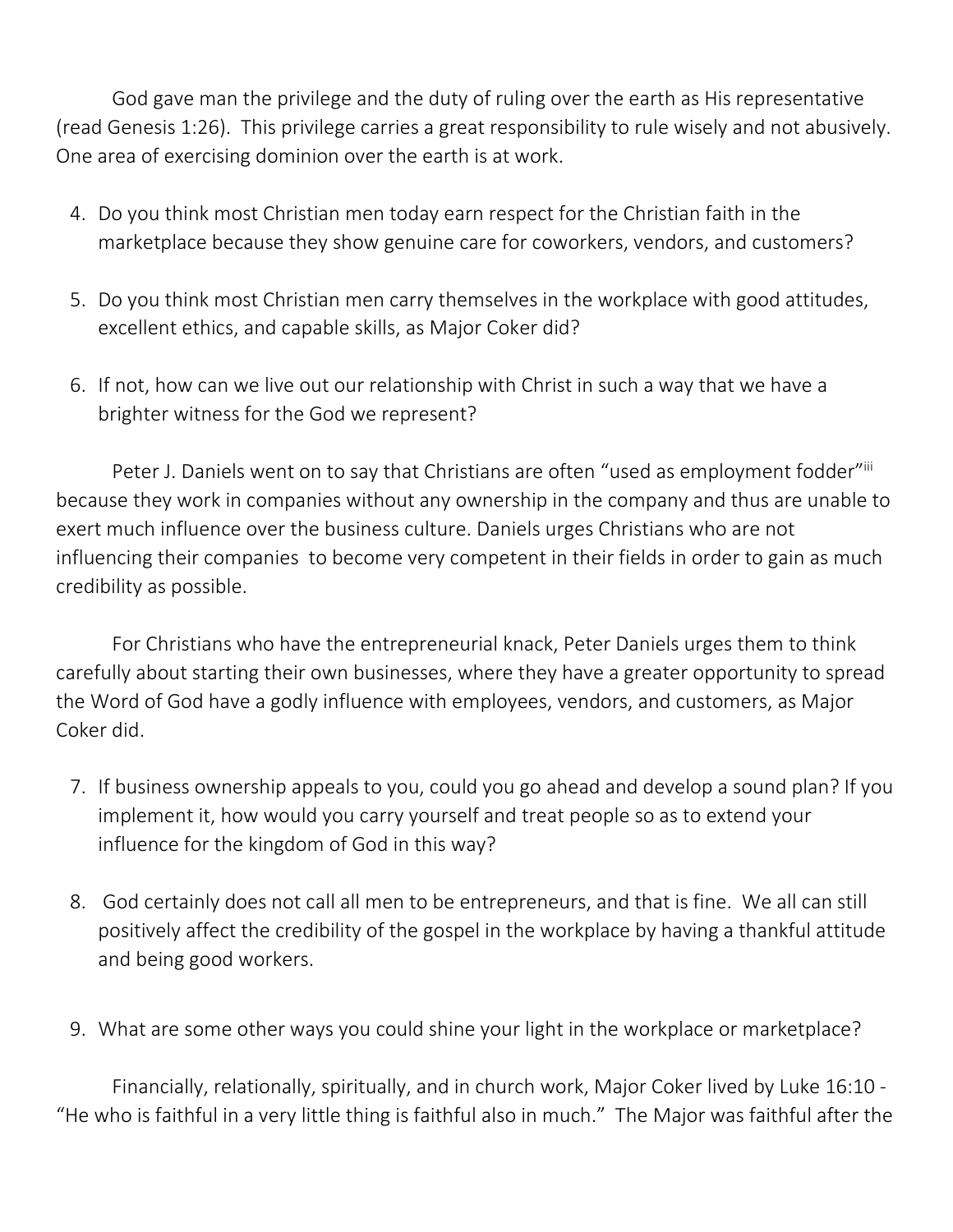Civil War when he had almost nothing, and was just as faithful when he had become the wealthiest man in South Carolina.

- 10. Are you faithful in little things? Do you tell the exact truth? Are you faithful when no one is looking? In God's economy, there is a fruit to every action.
- 11.When you take a look at your daily activities, what can you expect as the fruit of your faithfulness in little things?

Ephesians 5:15-17 has a lot to say about life purpose and our use of time:

Be careful how you walk, not as unwise men but as wise, making the most of your time, because the days are evil. So then do not be foolish, but understand what the will of the Lord is.

The Major redeemed every moment of his life. Toward the end of his life, he said: "I have molded many bricks and have built them into serviceable beautiful walls. I envy no man who has sat unbruised amid the world's idler, dimmer, cooler corners, waiting for death to show him some justification for a record of empty days."

12. In today's culture, men are sometimes accused of being lazy and selfish. How can we improve in this area? How can we redeem the rest of the time allotted to us on earth in the best possible way?

What distractions can we avoid?

If we work more efficiently, we will have more time to be dads and husbands. How you make that work in your own life?

The Major considered it a given to serve in the church. The hymn "Rise up Oh Man of God" includes the following words: "Rise up, oh man of God, have done with lesser things. Give heart and soul and strength and might to server the king of kings. Rise up Oh Man of God, the church for you doth wait. Her strength unequal to her task, rise up, and make her great!"

13. Have you caught the Major's vision to serve God in a sold-out way? Are you making time to let God use you at church and/or a bible study? How could you spend more time serving the saints or the community?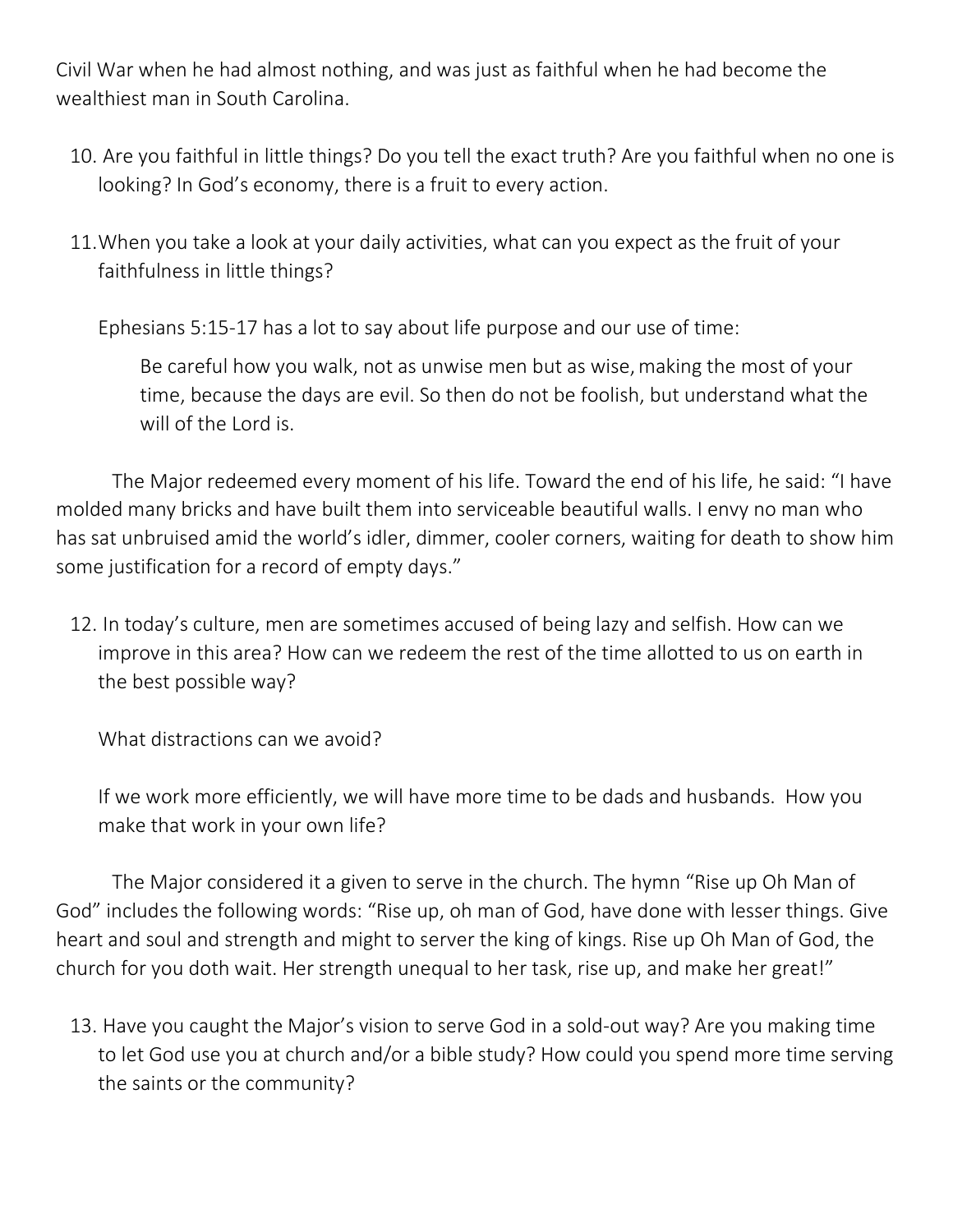- 14. If you are not yet committed to a Bible-teaching church, God wants you to move toward joining one and to start serving Him in a definite way. Hebrews 10:24-25 tells us to "stimulate one another to love and good deeds" and to "not forsake the assembling of ourselves together."
- 15. If you are a church member, what needs do you see in your church? Where do you think God might best use you?
- 16.Could you help in the Christian Education department, with the children or youth, or support its local outreach? If unsure, ask the pastor, youth/children's leader, education director, or outreach/missions director. You may even find an area where one or more of your own children can serve alongside you.

Major Coker was an attentive father who walked with his children in the snow, instructed them in the ways of nature, and later invited them into his businesses. And though the Major willingly taught God's Word in the Sunday School, he was reticent to instruct his children directly concerning spiritual things at home. They even lamented that he chose to teach them almost completely by modeling. George Lee Simpson, Jr. wrote, "It was a matter of occasional exasperation to the children that he taught them almost wholly by example."<sup>iv</sup> This was probably the Major's biggest shortcoming.

As fathers, it is extremely important that we not repeat this shortcoming. Yes, we should express our beliefs by loving example, but we must also teach the Bible to our children with our words. Deuteronomy 6:6-7, NIV, instructs us: "These commandments that I give you today are to be on your hearts. Impress them on your children. Talk about them when you sit at home and when you walk along the road, when you lie down and when you get up."

Proverbs 15:2 underscores that *how* we teach is important: "The tongue of the wise makes knowledge acceptable." And Psalm 19:10 says that God's word is "sweeter than honey." Proverbs 22:6 adds: "Train up a child in the way he should go; even when he is old, he will not depart from it."

- 17. If you are a father of boy(s), how can you model and build constructive manhood into your son(s)?
- 18. If you are a father of girl(s) How can you help your daughter(s) receive the emotional support they need?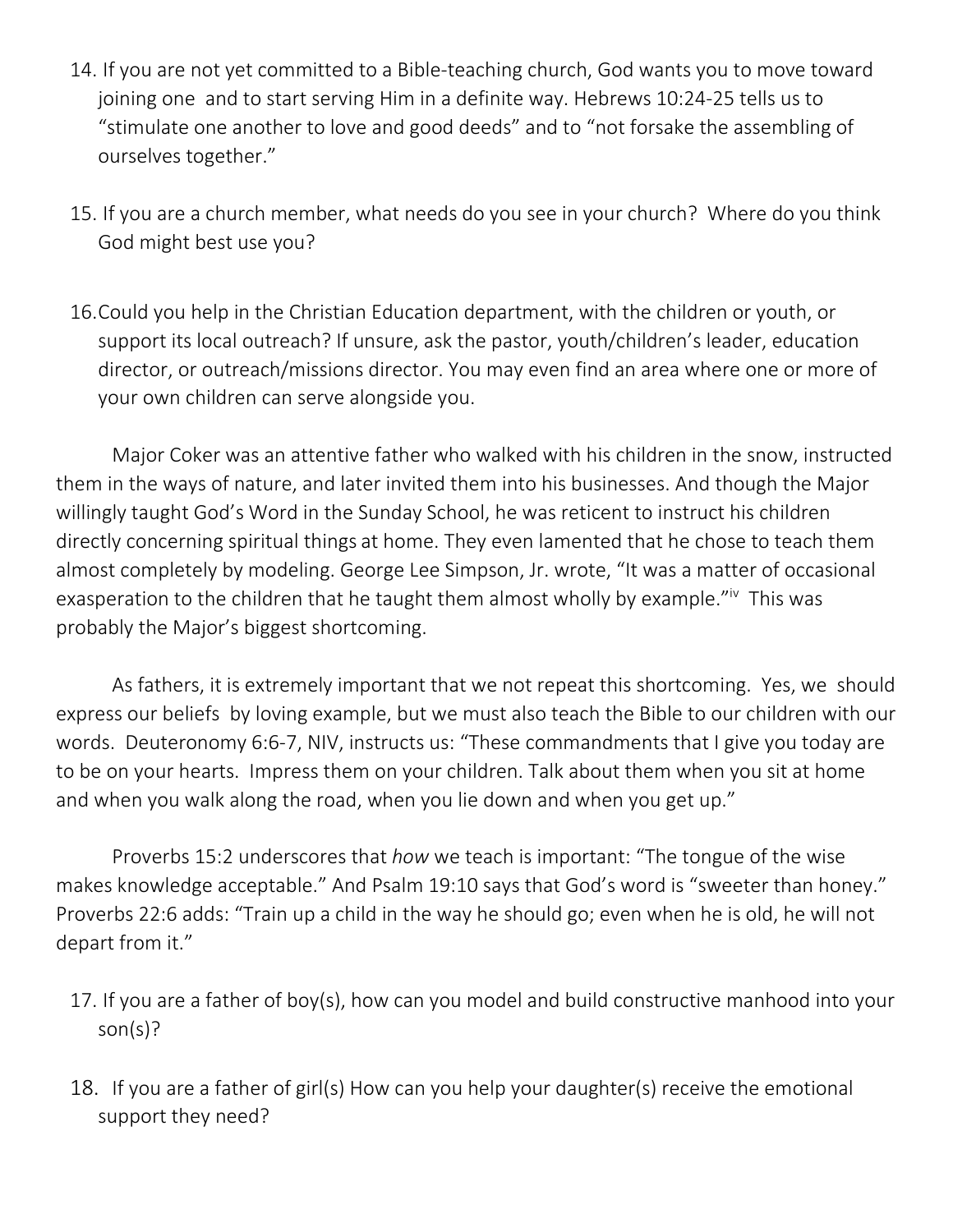- a. Do you have "tea parties" or do special things together?
- b. Do you take the time to ask about her day?
- c. Do you help her with her homework and school projects?
- d. Do you talk to her about "life"?
- e. Do you validate her feelings?
- f. Do you intervene when she feels misunderstood?
- 19. Is there anything more important than this kind of investment in our progeny?
- 20. How do you think your spiritual coaching with your children or grandchildren could be more effective? How will it have the best chance of being received?
- 21. What else can we do to ensure that our children and other young people we influence don't feel isolated, rejected, or lonely? How can you let them know that you are available to them?

Let's think about the nature of our relationships with young people you and the roles that we play in their lives. When you are in a position to give them counsel, how is it usually received? Are there ways that you can make your spiritual coaching more effective?

22. We will not always see immediate results. Encourage several members of the group to share a story or two from their own experience about how God honored their faithfulness many years after their words had been spoken, their example had been set, and their prayers had been prayed. These stories encourage others in the group who hurt or who feel their parental influence has been less than effective.

Major Coker honored and served his wife Sue in 44 years of marriage. In 1 Peter 3:7, God's word says, "You husbands, in the same way, live with your wives in an understanding way, as with someone weaker, since she is a woman; and show her honor as a fellow heir of the grace of life, so that your prayers will not be hindered."

- 23. Do you have an attitude of respect and protection toward your wife, your mother, and/or your grandmother?
- 24. Do you stand up for your wife in front of the children? Do you praise her in front of the children? If you disagree with her on a particular issue, do you agree with her in public and then wait until you are in private to discuss any disagreement?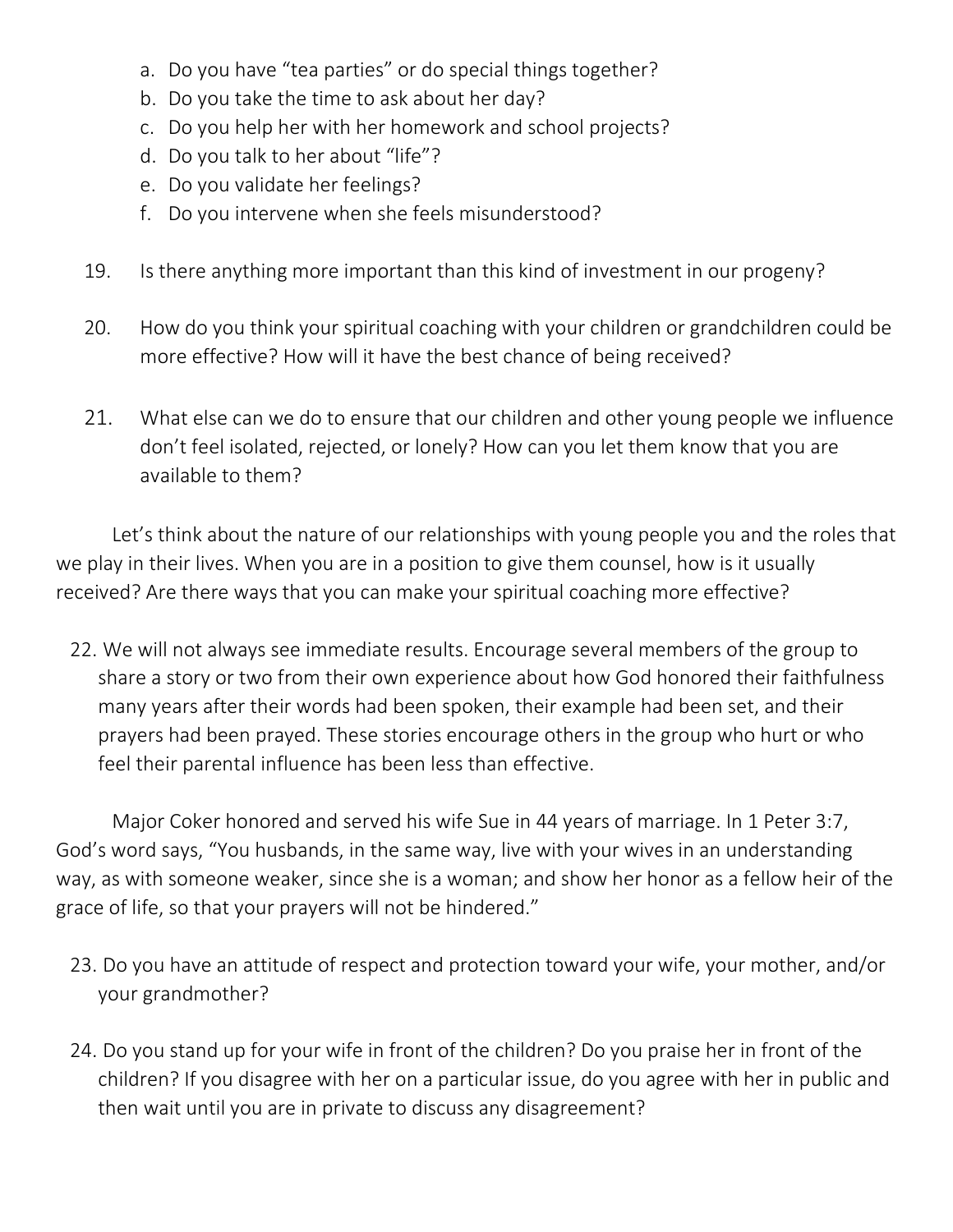Colossians 3:19 exhorts us as husbands: "Love your wives and do not be embittered against them."

25. Are you quick to criticize and ridicule your wife, or are you quick to praise and encourage her? Are you big enough to not be embittered by small disagreements but to show love that is consistent and transcends your feelings and circumstances? If not, ask your brothers to pray for you now in this area.

Major Coker's wife Sue, became sick before she turned sixty and died at age sixty-seven. His nephew, Arthur Rogers, boarded with them while attending Welsh Neck High School about 1898 to 1991. An eyewitness to their domestic life, he commented: "He was devoted to Aunt Sue, of course, just as gentle and considerate as he could be of her; her health wasn't so good at the last."

Re-read Ephesians 5:22-33 out loud in the group.

26.What are the husband's duties toward his wife in these verses?

27.Are you gentle and considerate with your wife?

28.How can you let your wife know that you cherish her?

- 29.Even if she were to be stricken with cancer or become an invalid, would you fulfill your wedding vows, "in sickness and in health" and "till death do us part"?
- 30. Verse 22 addresses the wife's submission to the husband. The word submission comes from two words, "sub," meaning under, and "mission," meaning a worthwhile purpose. Are you leading your wife in such a way that her life is under a worthwhile purpose? If so, elaborate? If not, how can you improve as a leader with a worthwhile mission?

Regarding sexual purity, 1 Thessalonians 4:3 admonishes us: "For this is the will of God, your sanctification; that is, that you abstain from sexual immorality." Major Coker stayed morally pure his whole life, never deviating from his life mission. He never had any wrong intentions toward Coker College young women or the women who worked in his offices. Billy Graham also stayed morally pure his whole life. He had a personal policy that he never broke - he refused to allow himself to be alone with any woman other than his wife. Both men left a shining example of a great Christian testimony for their families and the world.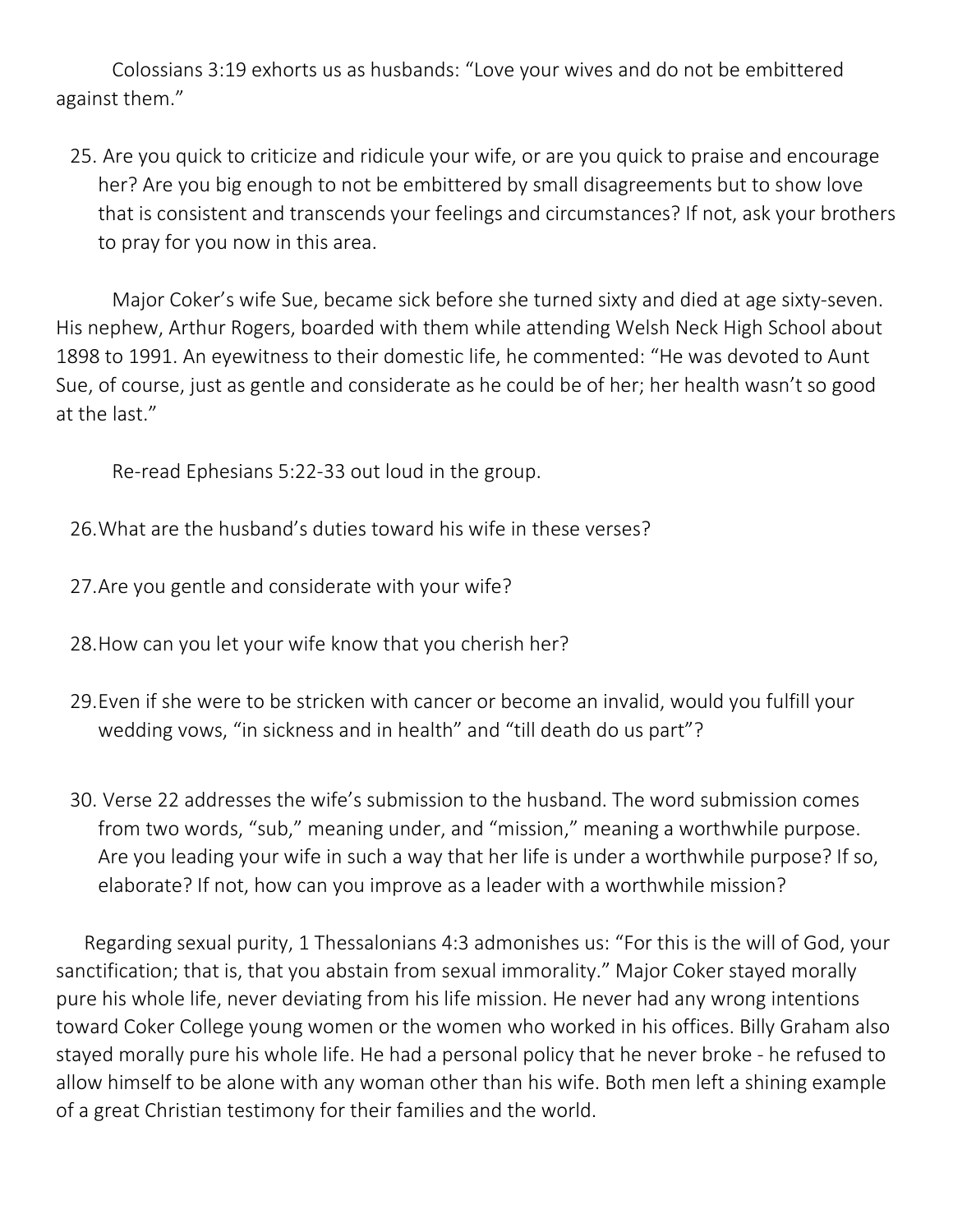Presbyterian pastor and scholar Eugene T. Peterson said, "The Christian life is a long obedience in the same direction."

- 31.Do you have a plan to stay morally pure during your life? What is your specific plan moving forward?
- 32. What are your verbal, emotional, and spatial boundaries when it comes to other women?

If you haven't thought about boundaries, discuss this with your Christian brothers and create some limits right now. Graham's principle might be a good place to start. You may want to choose a small handful of Christian brothers among whom you can be mutually accountable in this area, bonding over your choice to keep these limits and praying for one another.

The Major was not one of those Christians who punted when it came to social justice. He lived out Proverbs 14:31: "Whoever oppresses the poor shows contempt for their Maker, but whoever is kind to the needy honors God."

- 33. How did Major Coker's views on African Americans compare with those of most other white southerners of his time? (His views are addressed in "Commentary on Slavery and the Cokers" in Chapter 4 and in the inset called "Historical Background: Southern Reconstruction" in Chapter 6.)
- 34. How did Major Coker's views compare with that of many Southern whites vis-à-vis the Fourteenth Amendment to the U.S. Constitution? This amendment states: "All persons born or naturalized in the United States and subject to the jurisdiction thereof, are citizens of the United States and of the State wherein they reside. No State shall make or enforce any law which shall abridge the privileges or immunities of citizens of the United States; nor shall any State deprive any person of life, liberty, or property, without due process of law; nor deny to any person within its jurisdiction the equal protection of the laws."
- 35. What was the Major's attitude toward and response to underemployed and low-income Americans? How did his response translate into actions through his business accomplishments in Chapter 6 through Chapter 8?
- 36. What was his response to public health issues in Chapter 15?
- 37. After telling the parable of the Good Samaritan who had mercy on a destitute man, Jesus said, "Go and do the same" (Luke 10:37). What do you think God wants you personally (or